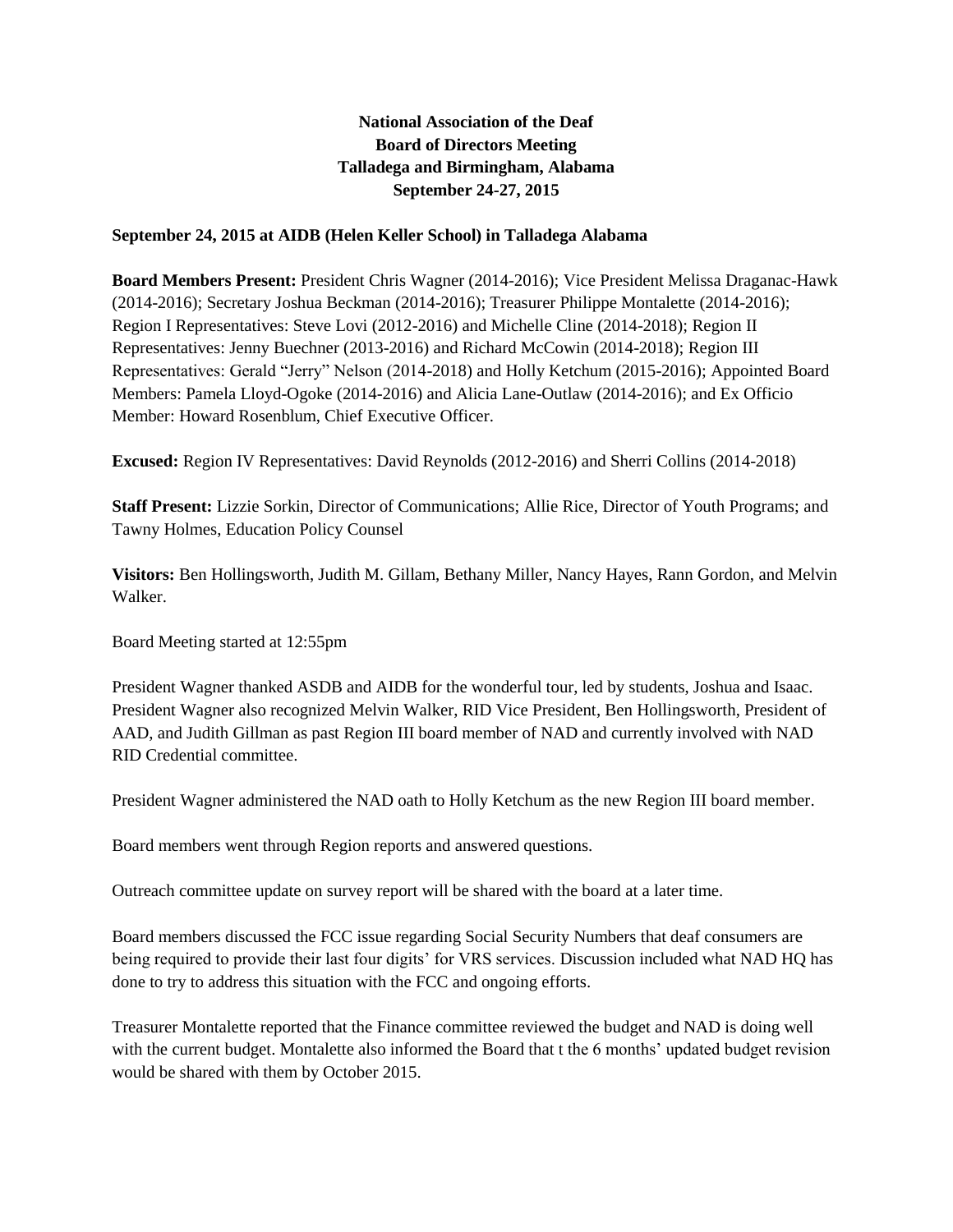The Board began discussions about the basic NAD 2016 conference schedule.

President Wagner called for a recess at 2:00pm.

The meeting resumed at 2:10pm.

Board continued discussions about the NAD 2016 conference schedule with further discussion to continue on Sunday.

President Wagner informed the Board that an Executive Session will take place at 9:15pm tonight

Lizzie Sorkin reported to the Board on the plans for the 2015 NLTC Opening Ceremony that will take place tonight.

President Wagner reviewed with the Board the full NLTC schedule for this weekend.

Steve Lovi discussed with the Board the plans for the Regional Caucuses for Friday and Saturday, and asked the Board to determine which format to use during these Regional Caucuses. A format was determined by the Board.

President Wagner announced that we have over 200 people attending the NLTC this weekend.

President Wagner discussed with the Board ongoing issues and the NAD response to community concerns on several matters.

Steve Lovi moved to approve the April 2015 Board minutes. Michelle Cline seconded. Motion passed.

Jerry Nelson moved to ratify the NAD audit. Melissa Draganac-Hawk seconded. Motion passed.

President Chris Wagner recognized and thanked AIDB for their being gracious hosts for our board meeting and the tour of AIDB.

President Wagner called for recess of the Board meeting at 3:30pm.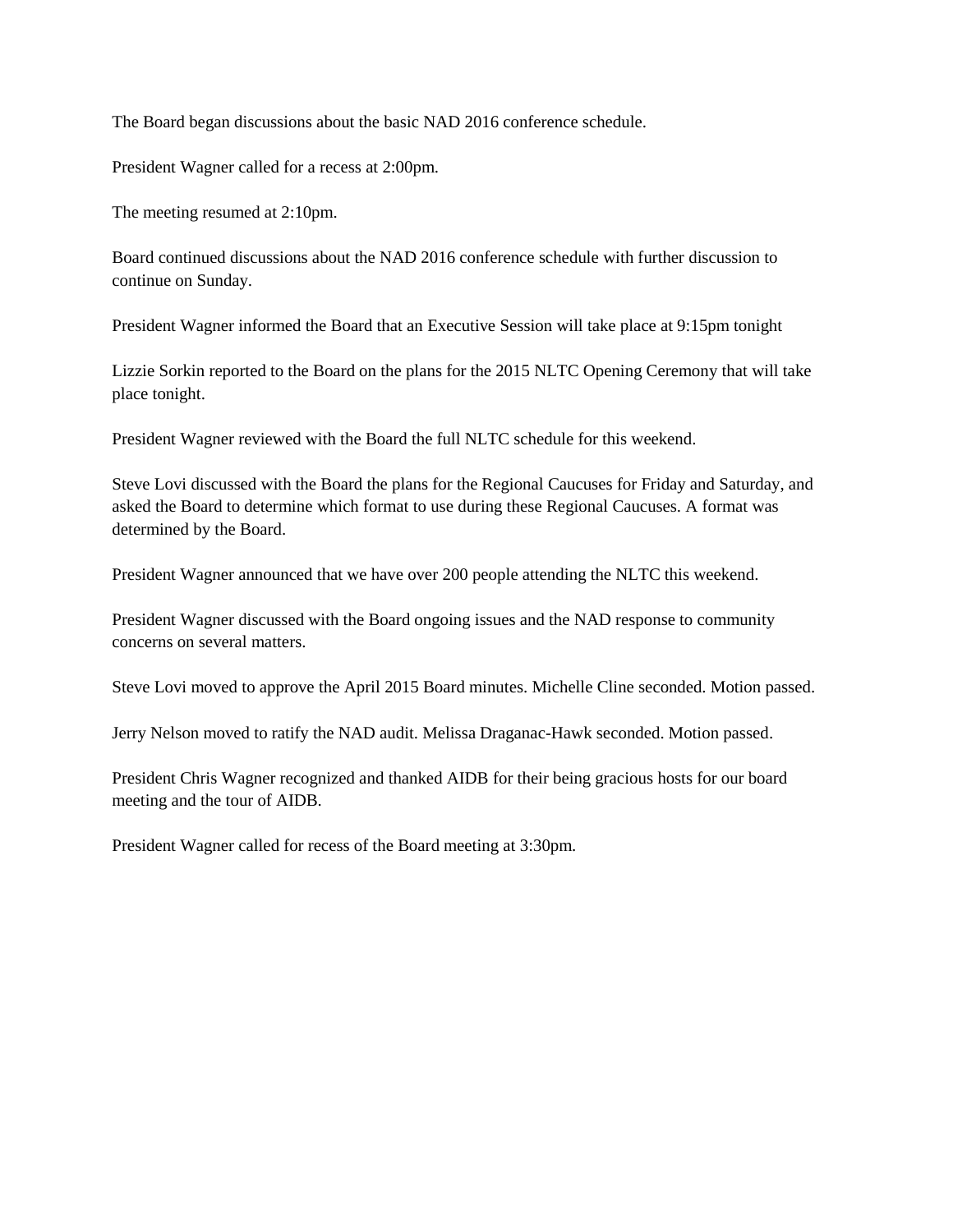### **September 27, 2015 at Sheraton Birmingham in Birmingham, Alabama**

**Board Members Present:** President Chris Wagner (2014-2016); Secretary Joshua Beckman (2014- 2016); Treasurer Philippe Montalette (2014-2016); Region I Representatives: Steve Lovi (2012-2016) and Michelle Cline (2014-2018); Region II Representatives: Jenny Buechner (2013-2016) and Richard McCowin (2014-2018); Region III Representatives: Gerald "Jerry" Nelson (2014-2018) and Holly Ketchum (2015-2016); Appointed Board Members: Pamela Lloyd Ogoke (2014-2016) and Alicia Lane-Outlaw (2014-2016); and Ex Officio Member: Howard Rosenblum, Chief Executive Officer.

**Excused:** Vice President Melissa Draganac-Hawk (2014-2016); Region IV Representatives: David Reynolds (2012-2016) and Sherri Collins (2014-2018).

**Visitors:** Martin Price, Glenna Ashton, Ben Hollingsworth.

Meeting resumed on Sunday, September 27, 2015 at 8:42 am at Sheraton Birmingham, Alabama.

## **5 Priorities Report:**

### **1) Youth:**

Martin Price gave a report to the Board on updates in the planning for National Deaf Youth Day. Michelle Cline moved to recognize National Deaf Youth Day on March 6. Alicia Lane-Outlaw seconded. Motion carried.

The Board asked that all plans for the National Deaf Youth Day be finalized by October.

## **2) FEMA:**

Howard Rosenblum provided an update on the Public Policy - Emergency Planning Expert Group, chaired byNeil McDevitt. The update covered McDevitt's work with the expert group to develop a position statement that would outline what state and local emergency planning groups should be doing to be more accessible to deaf and hard of hearing people. Rosenblum also explained that Wisconsin developed a wonderful emergency planning information package that Neil and his team really like and could serve as a model for all states and local entities to use for emergency preparation purposes.

## **3) PARS:**

Rosenblum reported that this priority was completed last year with a position statement. However, there are ongoing issues with the FCC and the quality of VRS. Some of these issues include as the ned to freeze rates, forcing consumers to provide SSN number, and interoperability challenges. The NAD has been lobbying Congress to look into making sure quality is always considered and not just keeping costs down.

The Board asked Rosenblum to share this information with state association and affiliates.

## **4) EST:**